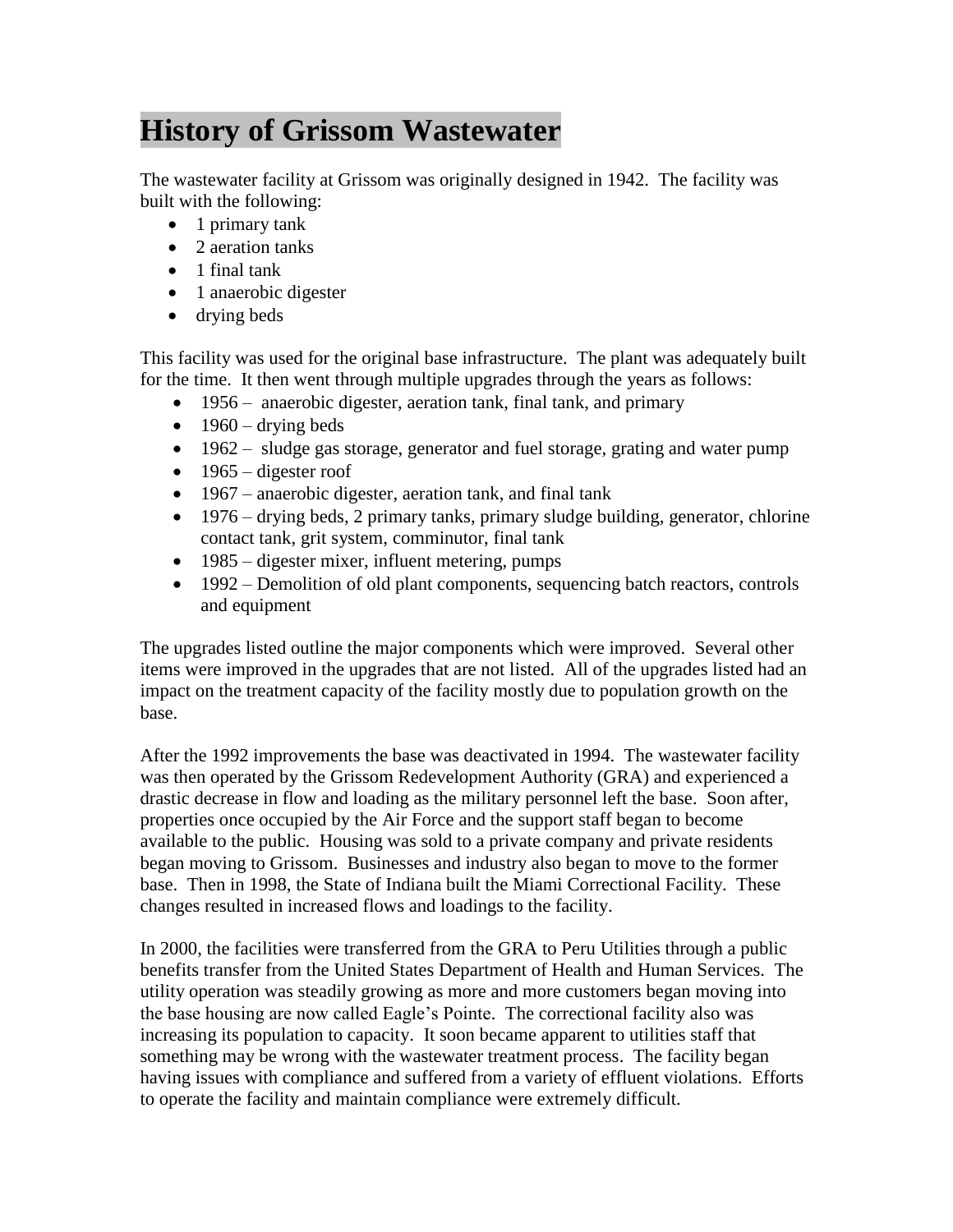The State of Indiana issued letters of violation for the effluent violations. Peru Utilities then decided to have a study conducted to determine if the facility could operate according to the present design. ATS engineering performed a comprehensive analysis of the plant and determined that the facility was unable to meet current regulatory requirements. The decision was made to pursue an upgrade.

The Utilities contacted the State Revolving Fund and secured financing for the improvements needed to build a new facility, using some of the existing infrastructure. The design for the new facility was the concept of Crawford, Murphy and Tilly (CMT) engineers. The project was approved by the SRF and qualified for partial funding through the American Recovery and Reinvestment Act (ARRA).



The new facility was successfully built by Shook Construction and was completed in 2011. The facility can handle 2.5 million gallons per day dry weather flow and 8.0 million gallons per day wet weather flow and is equipped as follows:

- Influent Screening
- **•** Grit Removal
- Influent pump station
- 6 Vertical Loop reactors
- 2 circular clarifiers
- UV disinfection
- Effluent cascades
- Aerobic digesters, converted from anaerobic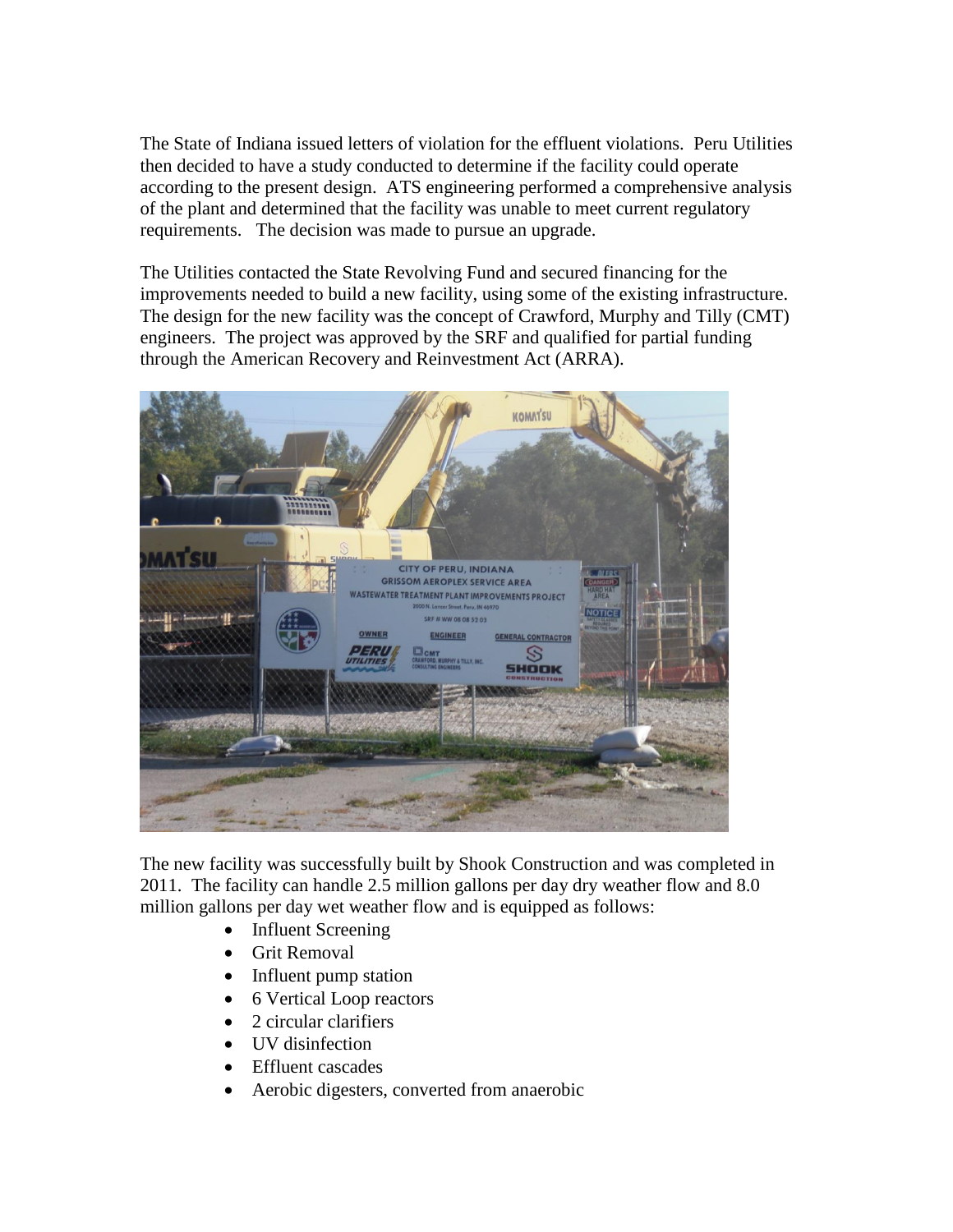- Drying beds with geo tubes
- 2 sludge equalization tanks



*Pretreatment Screen*



*Vertical Loop Reactors*



*Clarifier*